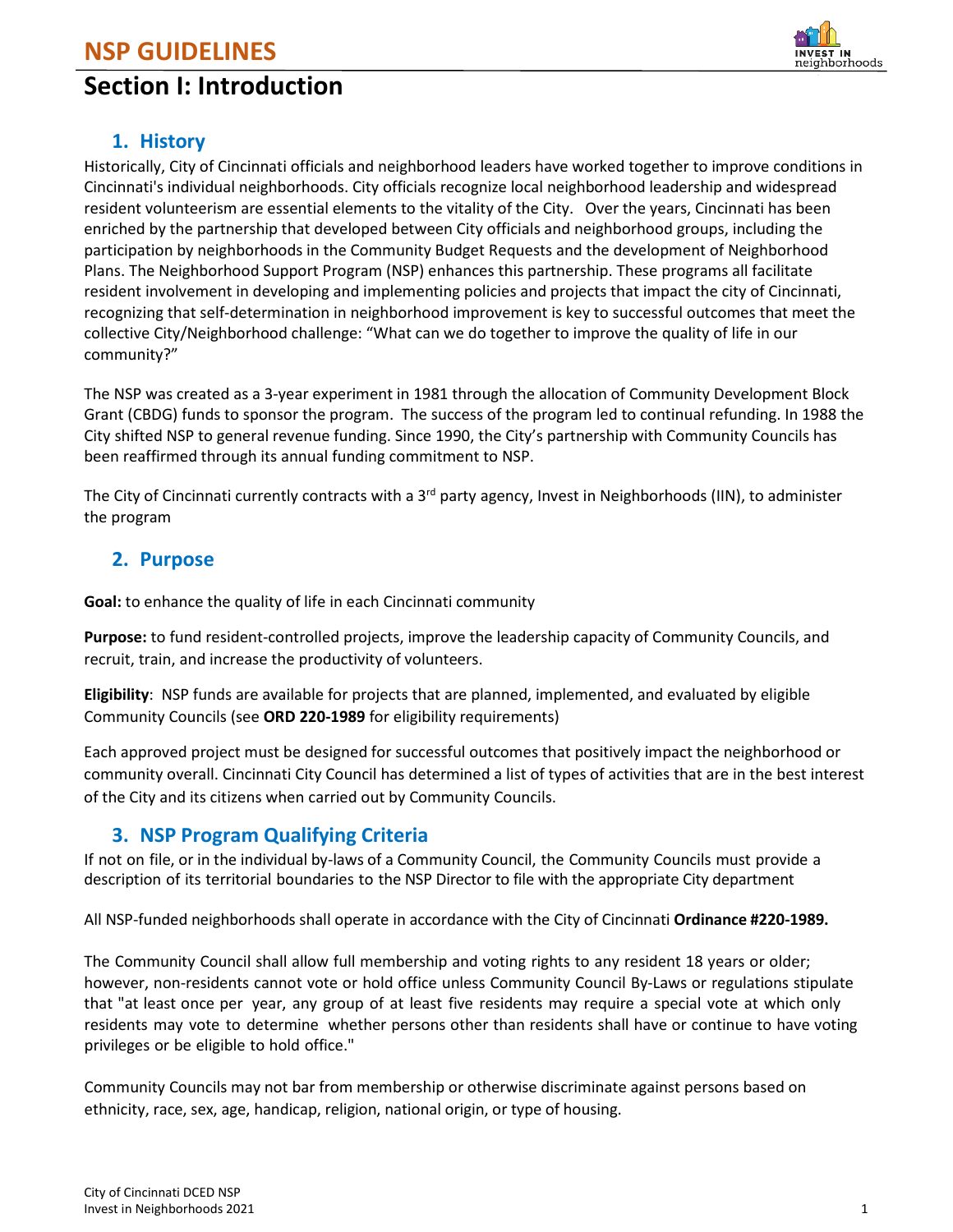# **NSP GUIDELINES**



# **Section II: Eligible Categories, Activities, & Expense Regulations**

# **1. Eligible Categories:**

- **Neighborhood Leadership Development Activities**  that strengthen, improve, and develop neighborhoods through *human development* activities
- **Communication Projects** specific or general activities that seek to inform, educate, and publicize the work of the Community Council, special activities, or events
- **Neighborhood Improvement Activities** that focus on cleanup and beautification, recreation area development, conservation, capital improvements (not private property), and the acquisition of fixed assets.
- **Educational Activities** which seek to enhance existing programs or opportunities, inform residents of new neighborhood initiatives such as environmental or development issues, or to create new programming that will fill an education void for youth, teenagers, adults, or senior citizens.
- **Neighborhood Services** designed to aid law enforcement, develop or enhance recreation opportunities, stimulate economic or commercial development, or manage, study, or promote environmental issues.
- **Problem-Solving Projects** to investigate problems or conditions in an effort to develop a comprehensive plan to improve or alter situations communities deem a priority.
- **Other/Quality of Life -** projects or activities which will improve the quality of life and serve public needs that are consistent with the NSP Guidelines.
- **Council Business/Administrative/Operations—**costs which are not direct project costs, but necessary for the work of the Community Councils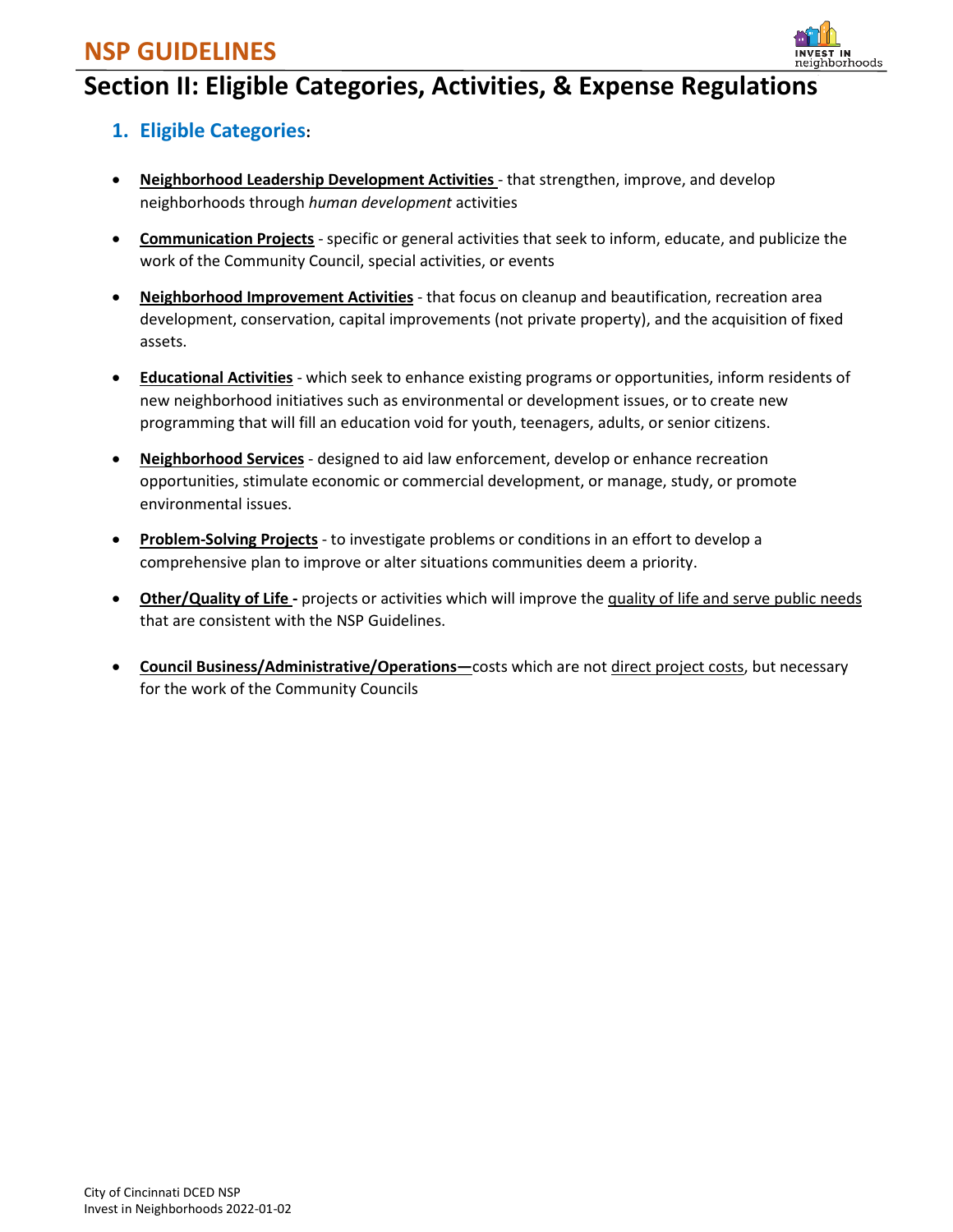# **Example Activities by Category**

| <b>Categories</b>                                                                                                                                                                                                                                                                           | <b>Example Activities</b>                                                                                                                                                                                                                                                                                                                                                                                                                                                                                    |
|---------------------------------------------------------------------------------------------------------------------------------------------------------------------------------------------------------------------------------------------------------------------------------------------|--------------------------------------------------------------------------------------------------------------------------------------------------------------------------------------------------------------------------------------------------------------------------------------------------------------------------------------------------------------------------------------------------------------------------------------------------------------------------------------------------------------|
| <b>Neighborhood Leadership Development Activities</b><br>("Improvement" - not physical stuff)<br>Increase membership<br>$\bullet$<br>Leadership training<br>$\bullet$<br>seminar attendance<br>$\bullet$<br>Youth leadership development<br>$\bullet$<br>Fund-raising projects<br>$\bullet$ | <b>Fundraisers</b><br>$\bullet$<br>training and seminar for CC members leadership development<br>٠<br>youth councils<br>membership drives<br>$\bullet$                                                                                                                                                                                                                                                                                                                                                       |
| Communication projects ("branding, marketing &<br>communications")<br>inform, educate, publicize CC<br>$\bullet$<br>inform, educate, publicize events and activities<br>$\bullet$<br>neighborhood identification elements<br>$\bullet$                                                      | newsletters<br>$\bullet$<br>website<br>social media<br>forums, panels and other public/virtual meetings<br>signage (NOT gateway)<br>$\bullet$<br>banners<br>flags<br>$\bullet$                                                                                                                                                                                                                                                                                                                               |
| Neighborhood Improvement Activities ("Neighborhood<br>Development" - physical stuff)<br>cleanup<br>$\bullet$<br>beautification<br>$\bullet$<br>recreation area development<br>$\bullet$<br>conservation<br>$\bullet$<br>capital improvements<br>$\bullet$<br>acquisition of fixed assets    | community gardens & urban farms<br>$\bullet$<br>landscaping/greenspace<br>$\bullet$<br>business district façade programs<br>$\bullet$<br>gateway signs<br>٠<br>3rd party neighborhood improvement programs, such as KCB,<br>$\bullet$<br>PWC, Give Back Cincinnati "Paint the Block", Safe & Clean<br>Grant<br><b>Historic Preservation Project</b><br>٠<br>Eliminate Blight (vacant lots/vacant building area clean up)<br>٠<br>Parking lot purchase, parking lot maintenance<br>purchase of other property |
| <b>Educational Activities</b><br>enhance existing programs or opportunities<br>$\bullet$<br>inform new initiatives or issues<br>$\bullet$<br>educational programming for youth, teens, adults,<br>$\bullet$<br>seniors                                                                      | To educate residents, not just "with school"<br>computer literacy<br>$\bullet$<br>home repair training<br>٠<br>Youth programs<br>$\bullet$<br>Senior programs<br>$\bullet$                                                                                                                                                                                                                                                                                                                                   |
| <b>Neighborhood Services</b><br>aid law enforcement<br>٠<br>enhance recreation opportunities<br>٠<br>stimulate economic or commercial development<br>manage, study, or promote environmental issues                                                                                         | special event security<br>$\bullet$<br>safe streets/pedestrian safety/street calming<br>job programs for locals (actually hiring local residents)<br>recreational                                                                                                                                                                                                                                                                                                                                            |
| Planning ("Problem Solving Projects")<br>develop a comprehensive plan<br>investigate problems or issues to prioritize                                                                                                                                                                       | business district plan<br>٠<br>neighborhood plan<br>planning related to CBRs                                                                                                                                                                                                                                                                                                                                                                                                                                 |
| Other / Quality of Life<br>improve quality of life<br>$\bullet$<br>serve public needs<br>٠                                                                                                                                                                                                  | farmers markets / yard sales<br>$\bullet$<br>health fairs/health services<br>Events (of all sizes)<br>٠<br>Collaborative activities with local schools, churches, orgs, etc                                                                                                                                                                                                                                                                                                                                  |
| <b>Council Business / Operations / Admin</b>                                                                                                                                                                                                                                                | Costs which are not direct project costs<br>$\bullet$                                                                                                                                                                                                                                                                                                                                                                                                                                                        |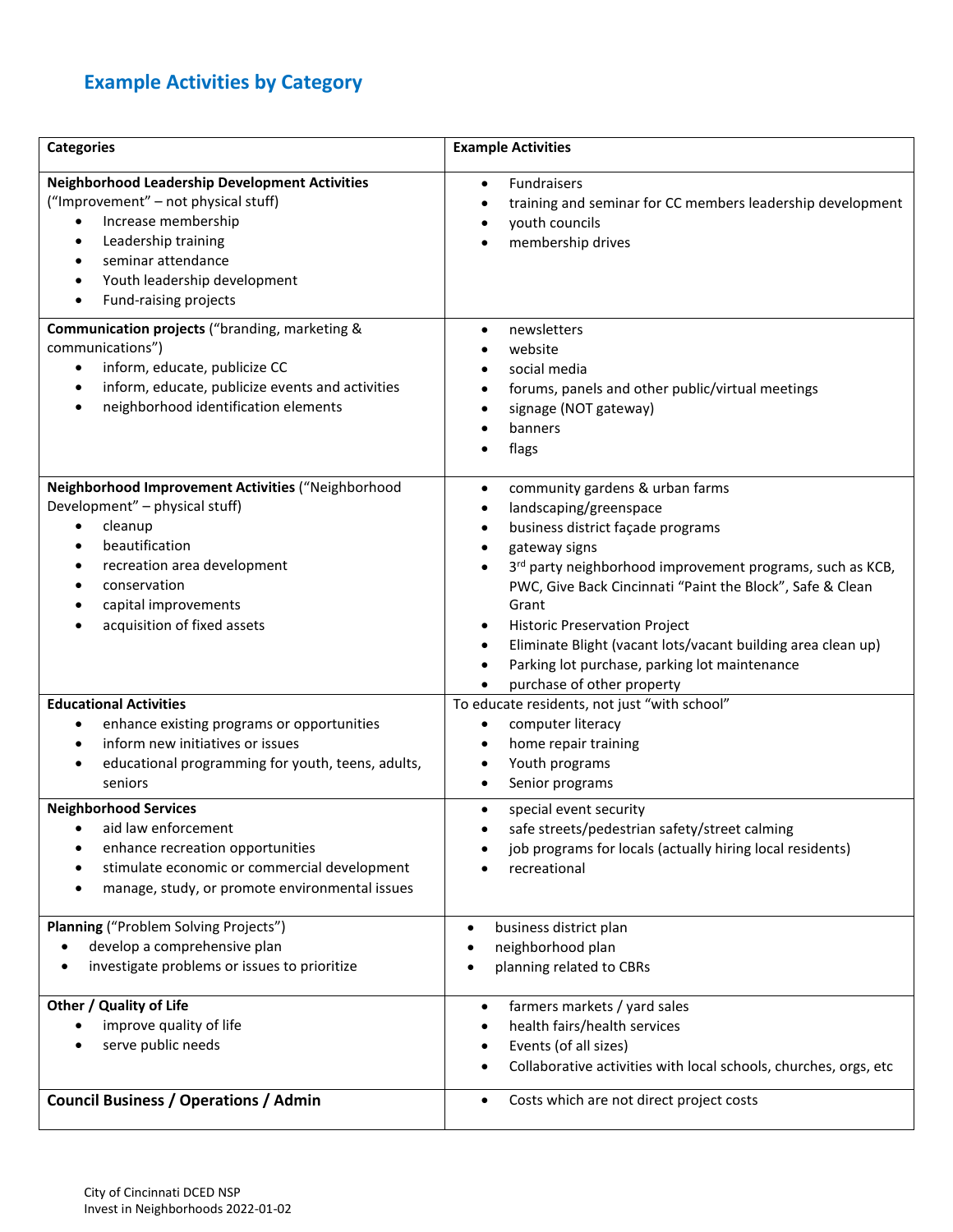## **2. NSP Program Expense Regulations**

#### *NSP is government (taxpayer) funds which must be spent for public good.*

#### **Not Permissible**

- All direct social services such as emergency food, housing assistance, and distribution of products or gifts are not permissible
- Direct cash awards to individuals or groups, including gift cards and gift certificates.
- Advertising that appears in NSP-subsidized publications, with the exception of locally owned neighborhood businesses.
- Entertainment, events and activities not for a public purpose
- Payments to Board members, Council Officers, NSP manager, and/or their immediate families, with the exception of minor children participating in group activities
- Activities that duplicate government services which are currently available within the neighborhood.
- Use of NSP funds to endorse or promote political candidates or their activities.
- Use of NSP funds to donate to causes is prohibited.
- Activities that fail to serve any public purpose.
- Legal Fees to contest any City rulings.
- Improvement to Private Property.
- Activities Prohibited by City, County, State and Federal Law.

## 3. **NSP Program Limitations on Expenses**

- Routine operating expenses, which are not direct project expenses of the Community Council, such as rent, utilities, phone service, and post office box, annual taxes, building maintenance and repair, and equipment rental, not to exceed **\$1500** per contract year*,*
- Food expenses limited to **\$2000** per contract year for community/public purposes
- Fundraising in support of NSP-eligible activities is allowed, however, expenditures for prizes **may not exceed \$500** per contract per year. Community Council officers and their families may not be recipients of awards or prizes.
- All NSP-funded publications **shall be limited to \$3,000** per contract year unless the Community Council distributes at least one issue to every residence in its neighborhood, in which case the Community Council is eligible for **\$4,000** per contract year.
- Preparation of Annual audits and/or financial reports should **not exceed \$1000** of NSP-funds.
- Capital assets\*\*, equipment, and/or cleanup supplies, tools, etc., **shall be made available to the neighborhood for NSP projects, stored in a publicly accessible location.** *\*\*capital assets = items having a useful life of three years or more where cost exceeds \$1500*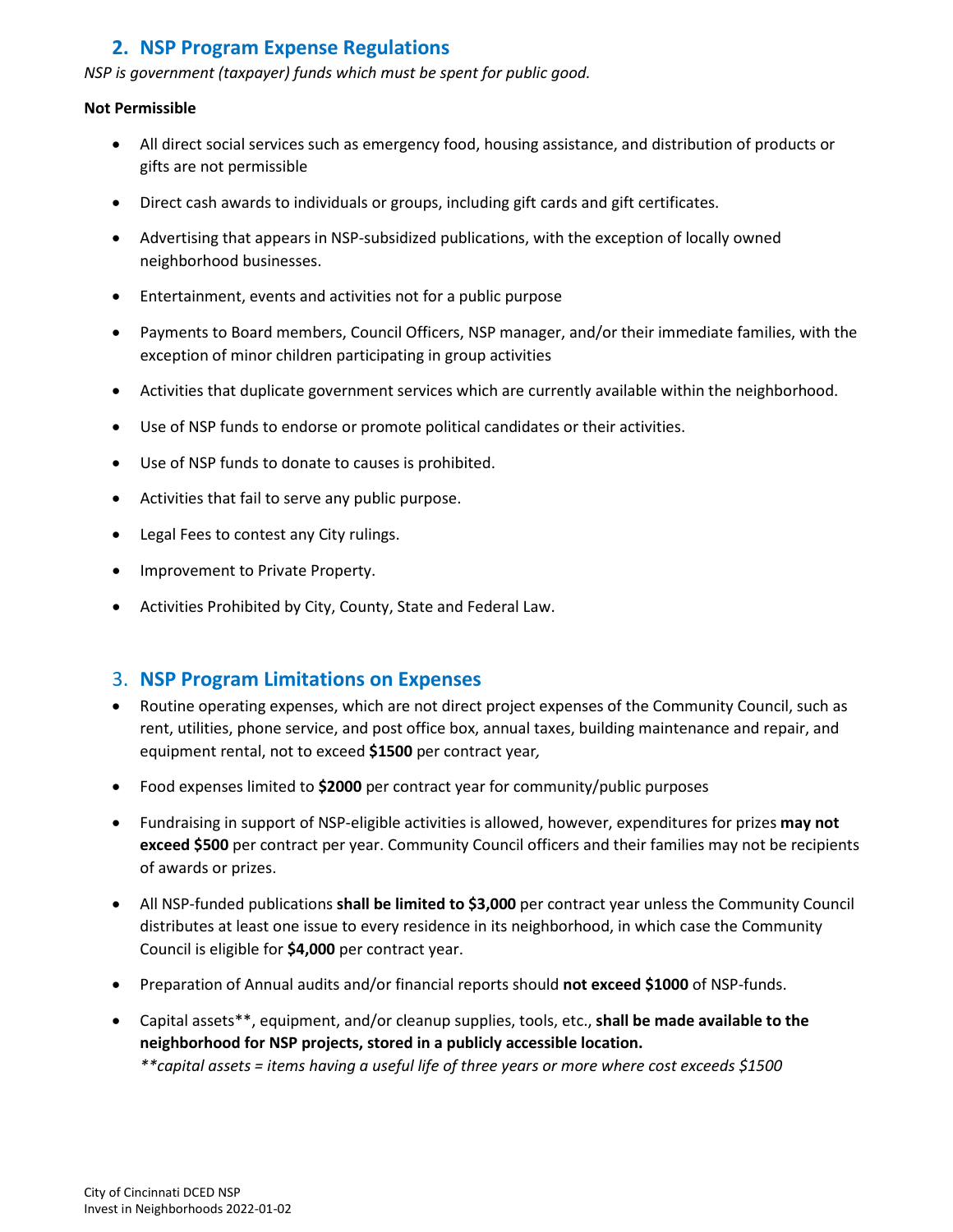# **NSP GUIDELINES**



# hborhoods

## **1. NSP Approval Process**

- a. NSP proposals are initially presented during an open Community Council meeting allowing community residents to vote on proposed activities/projects.
- b. After the NSP Director receives the submitted proposal, the content is reviewed for eligibility. Once reviewed the proposal is presented before the NSP Review Committee at the next schedule meeting.
- c. The proposal is presented to the Review Committee for vote and recommendation to the NSP Director for contract
- d. After approval, the proposal is attached to the Council's NSP contract.
- e. Community Councils may not begin incurring expenses until in receipt of the fully executed contract (signed by all parties)

*Proposals MAY NOT be submitted for the new fiscal year prior to the submission of the previous fiscal year's Final Report*

# **2. The NSP Review Committee**

The Review Committee is comprised of nine to ten neighborhood representatives, who are members of Cincinnati Community Councils, to serve as a peer review group for all NSP proposals**. A minimum of five members of the Review Committee shall be present at a meeting to constitute a quorum.** The Review Committee shall meet a minimum of seven times per year for a series of established and publicized scheduled meeting times and deadlines for proposal submissions and amendments for the coming fiscal year.

Community Councils are REQUIRED to participate on the NSP Review Committee according to a pre-set 5-year rotation. Review Committee members must attend a majority of the Committee meetings scheduled during their term for their Community Council to be considered as having fulfilled their obligation to serve. **A Community Council that does not fulfill this requirement will be subject to suspension by the Review Committee from participation in NSP.** The Review Committee will review potential suspensions and recommend reinstatement conditions for each case.

#### **Proposal review**

The Review Committee shall review and approve proposals for recommendation of the issuance of a contract if, in its opinion:

- a. The NSP Guidelines have been met
- b. All proposal projects are adequately defined
- c. The proposed budget is reasonable and clearly itemized
- d. There is evidence that the Council submitting the proposal can manage the contract to a successful conclusion